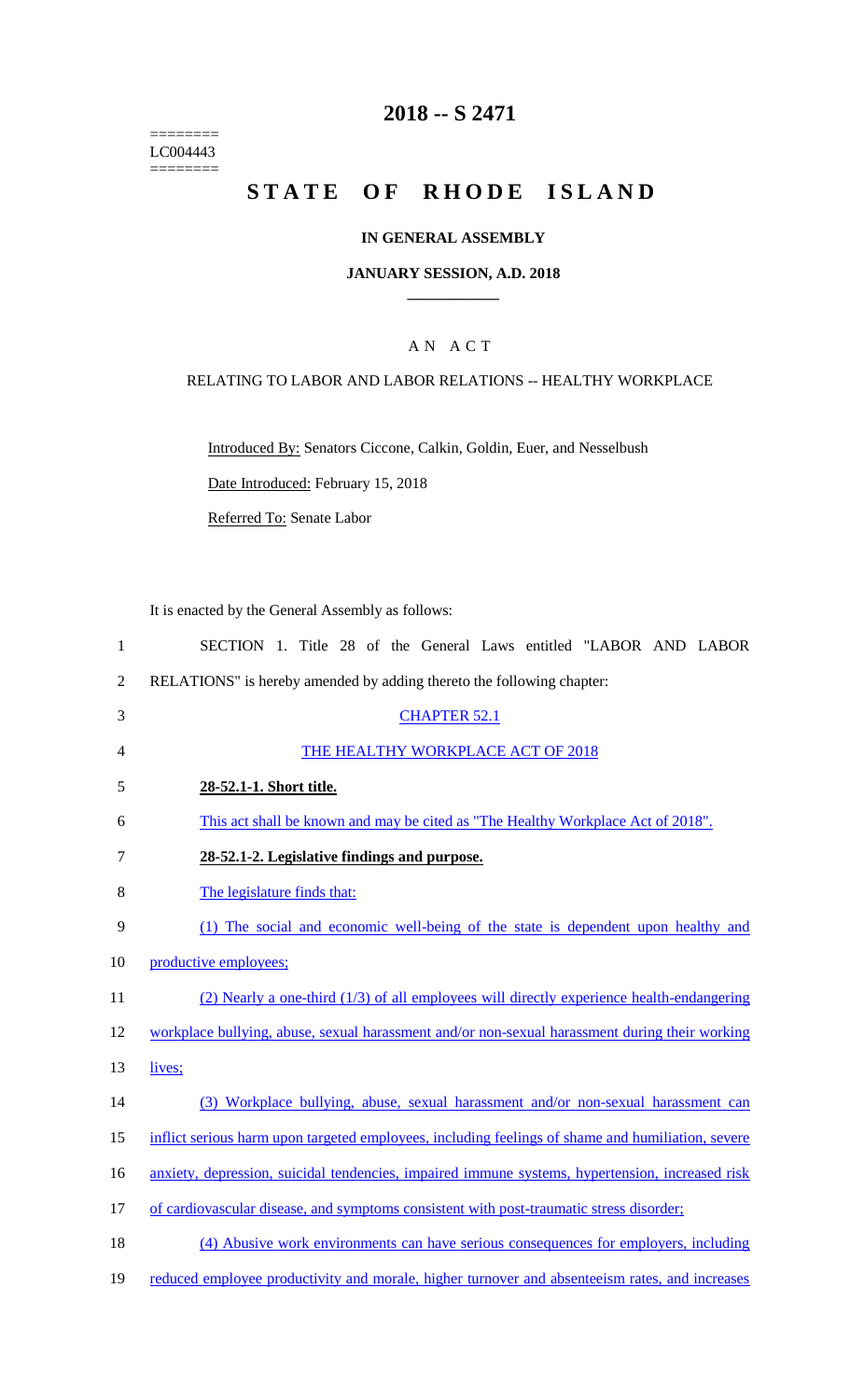- 1 in medical and workers' compensation claims; (5) If mistreated employees who have been subjected to abusive treatment at work cannot establish the behavior was motivated by race, color, sex, sexual orientation, national origin, or age, they are unlikely to be protected by the law against such mistreatment; (6) Legal protection from abusive work environments should not be limited to behavior grounded in protected class status as that provided for under employment discrimination statutes; (7) Existing workers' compensation plans and common law tort actions are inadequate to discourage this behavior or to provide adequate relief to employees who have been harmed by abusive work environments; and 10 (8) It is the purpose of this chapter: (i) To provide legal relief for employees who have been harmed, psychologically, physically, or economically, by deliberate exposure to abusive work environments; and (ii) To provide legal incentive for employers to prevent and respond to abusive 14 mistreatment of employees at work. **28-52.1-3. Definitions.** 16 (a) For the purposes of this chapter: (1) "Abusive conduct" means and includes acts, omissions, or both, that a reasonable 18 person would find abusive based on the severity, nature, and frequency of the conduct. Abusive 19 conduct may include, but is not limited to: (i) Repeated verbal abuse such as the use of derogatory remarks, insults, epithets; (ii) Verbal, or nonverbal, or physical conduct of a threatening, intimidating, or humiliating nature; or (iii) The sabotage or undermining of an employee's work performance. 24 (iv) Sexual harassment as defined in § 28-51-1(b). (v) It shall be considered an aggravating factor that the conduct exploited an employee's 26 known psychological or physical illness or disability. A single act normally will not constitute abusive conduct, but an especially severe and egregious act may meet this standard. (2) "Abusive work environment" means and exists when an employer or one or more of 29 its employees, acting with intent to cause pain and distress to an employee, subjects that employee to abusive conduct that causes physical and/or, psychological harm. (3) "Adverse employment action" means and includes, but is not limited to, a termination, demotion, unfavorable reassignment, failure to promote, disciplinary action, or reduction in
	- compensation.
	- (4) "Constructive discharge" means and shall be considered a termination, and therefore,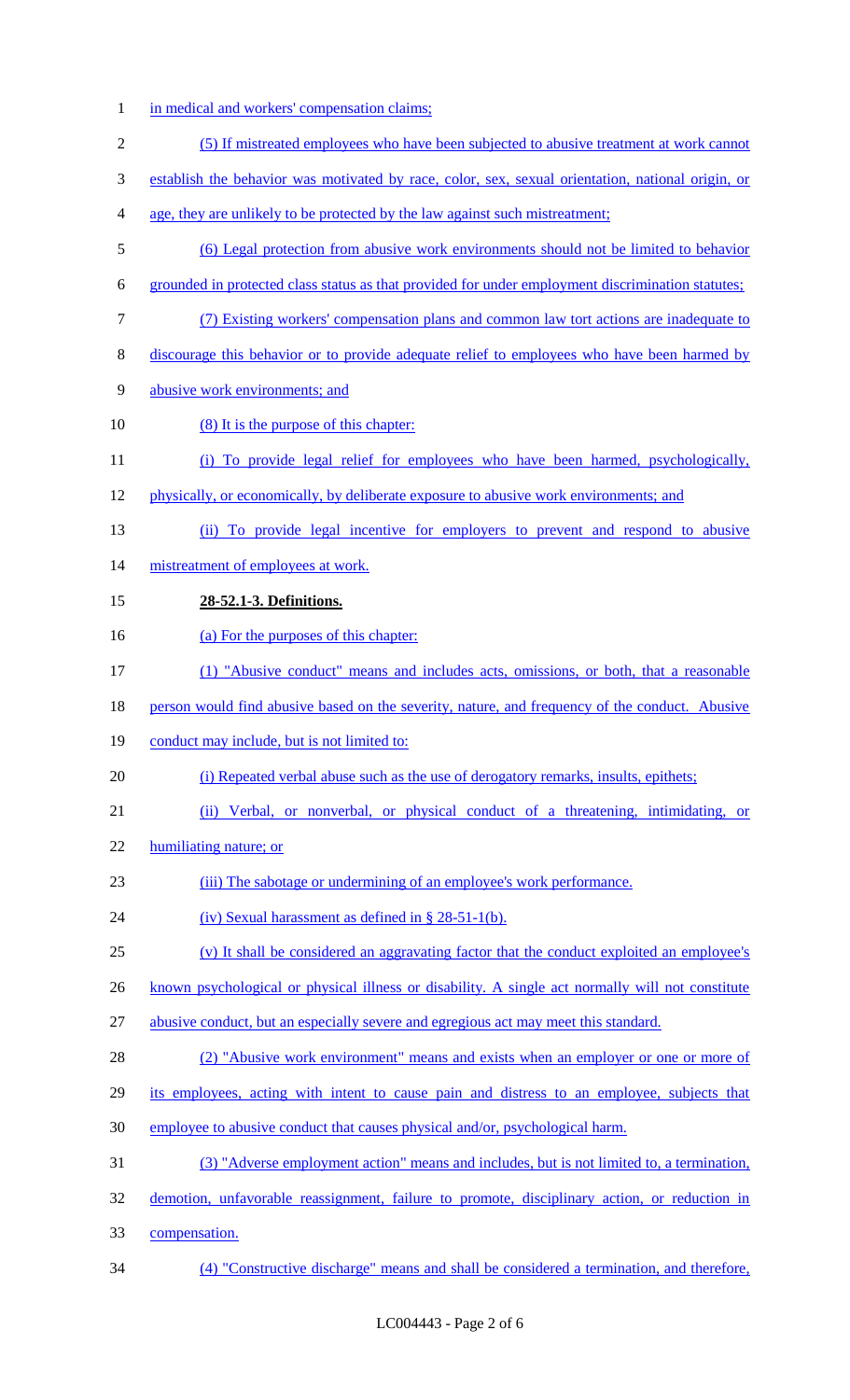and adverse employment action within the meaning of this chapter. A constructive discharge for purposes of this chapter exists where: (i) The employee reasonably believed they were subjected to an abusive work environment; (ii) The employee resigned because of that conduct; and (iii) The employer was aware of the abusive conduct prior to the resignation and failed to stop it. (5) "Physical harm" means the impairment of a person's physical health or bodily integrity, as established by competent evidence. (6) "Psychological harm" means the impairment of a person's mental health, as 11 established by competent evidence. **28-52.1-4. Unlawful employment practices.** (a) It shall be an unlawful employment practice under this chapter to subject an employee 14 to an abusive work environment as defined in § 28-52.1-2. (b) It shall be an unlawful employment practice under this chapter to retaliate in any 16 manner against an employee who has opposed any unlawful employment practice under this chapter, who has made a charge, testified, assisted, or who has participated in any manner in an investigation or proceeding under this chapter, including, but not limited to, internal complaints and proceedings, arbitration and mediation proceedings, and legal actions. **28-52.1-5. Employer liability and defense.** (a) An employer shall be vicariously liable for any unlawful employment practice 22 committed by their employee. (b) Where the alleged unlawful employment practice does not include an adverse 24 employment action, it shall be an affirmative defense for an employer that: (1) The employer exercised reasonable care to prevent and promptly correct any actionable behavior; and (2) The complainant employee unreasonably failed to take advantage of appropriate 28 preventive or corrective opportunities provided by the employer. **28-52.1-6. Employee liability and defense.** (a) An employee may be individually liable for an unlawful employment practice as defined by this chapter. (b) It shall be an affirmative defense for an employee only that the employee committed an unlawful employment practice as defined by this chapter at the direction of the employer, under actual or implied threat of an adverse employment action.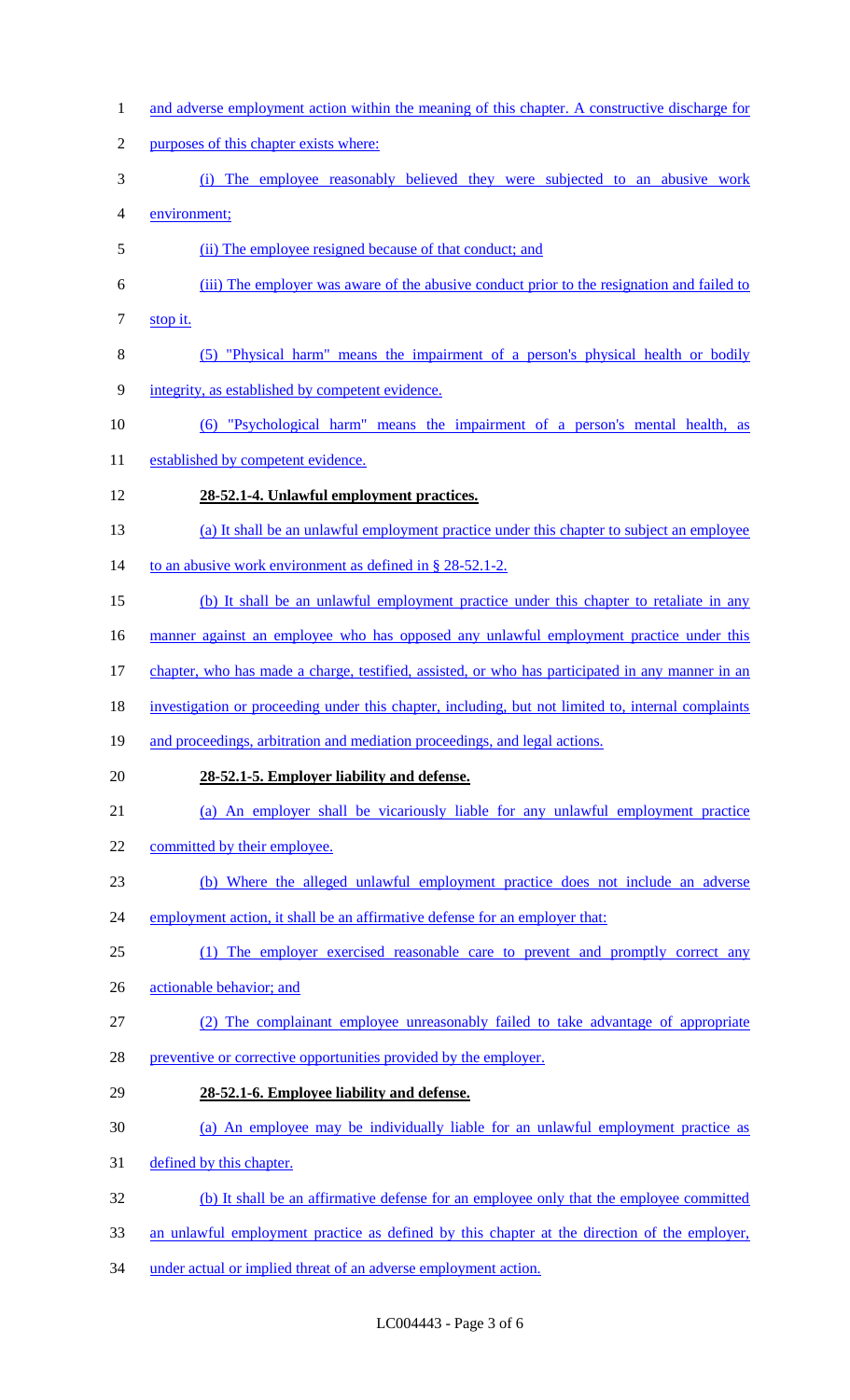| $\mathbf{1}$     | 28-52.1-7. Affirmative defenses.                                                                    |
|------------------|-----------------------------------------------------------------------------------------------------|
| $\overline{2}$   | It shall be an affirmative defense that:                                                            |
| 3                | (1) The complaint is based on an adverse employment action reasonably made for poor                 |
| 4                | performance, misconduct, or economic necessity; or                                                  |
| 5                | (2) The complaint is based on reasonable performance evaluation; or                                 |
| 6                | (3) The complaint is based on an employer's reasonable investigation about potentially              |
| 7                | illegal or unethical activity.                                                                      |
| 8                | 28-52.1-8. Relief and limitations on employer liability.                                            |
| 9                | (a) Relief generally. Where a party is liable for an unlawful employment practice under             |
| 10               | this chapter, the court may enjoin the defendant from engaging in the unlawful employment           |
| 11               | practice, and may order any other relief that is deemed appropriate, including, but not limited to, |
| 12               | reinstatement, removal of the offending party from the complainant's work environment, back         |
| 13               | pay, front pay, medical expenses, compensation for pain and suffering, compensation for             |
| 14               | emotional distress, punitive damages, and attorneys' fees.                                          |
| 15               | (b) Limitations on employer liability. Where an employee is liable for an unlawful                  |
| 16               | employment practice under this chapter that did not include an adverse employment action,           |
| 17               | emotional distress damages and punitive damages may be awarded only when the actionable             |
| 18               | conduct was extreme and outrageous. This limitation does not apply to individually named            |
| 19               | employee defendants.                                                                                |
| 20               | 28-52.1-9. Private right of action.                                                                 |
| 21               | (a) This chapter shall be enforced solely by a private right of action.                             |
| 22               | (b) An action under this chapter must be commenced not later than one year after the last           |
| 23               | act that constitutes the alleged unlawful employment practice.                                      |
| 24               | 28-52.1-10. Effect on other legal relationships.                                                    |
| 25               | (a) This chapter does not supersede any rights and obligations provided under collective            |
| 26               | bargaining laws and regulations.                                                                    |
| 27               | (b) The remedies provided in this chapter shall be in addition to any remedies provided             |
| 28               | under any other law, and nothing in this chapter shall relieve any person from any liability, duty, |
| 29               | penalty or punishment provided by any other law, except that if an employee receives workers'       |
| 30               | compensation for medical costs for the same injury or illness pursuant to both this chapter and the |
| 31               | workers' compensation law, or compensation under both this chapter and that law in cash             |
| 32               | payments for the same period of time not working as a result of the compensable injury or illness   |
| 33               | or the unlawful employment practice, the payment of workers' compensation shall be reimbursed       |
| $\sim$ $\lambda$ |                                                                                                     |

from the compensation paid under this chapter.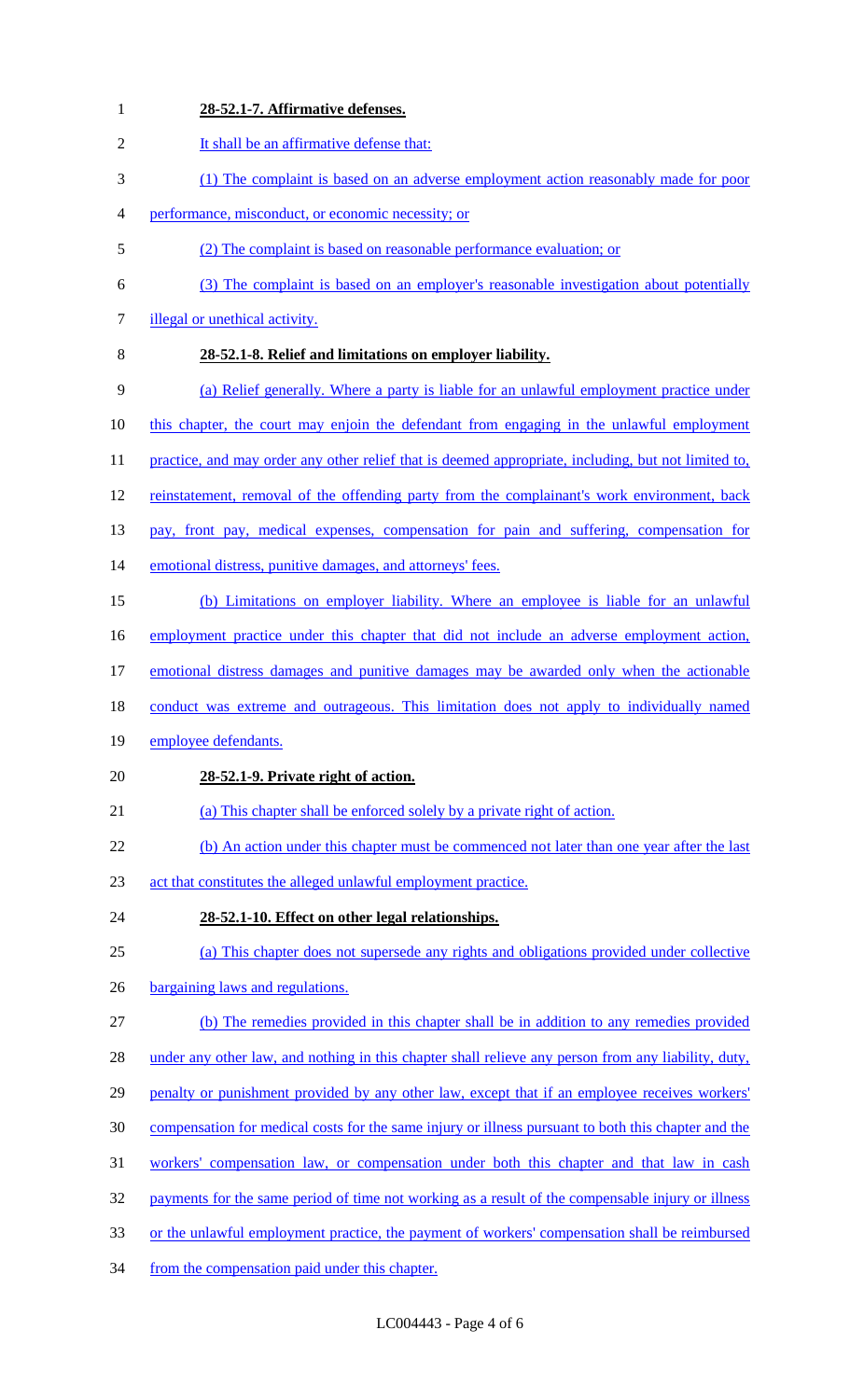1 SECTION 2. This act shall take effect upon passage.

#### $=$ LC004443  $=$